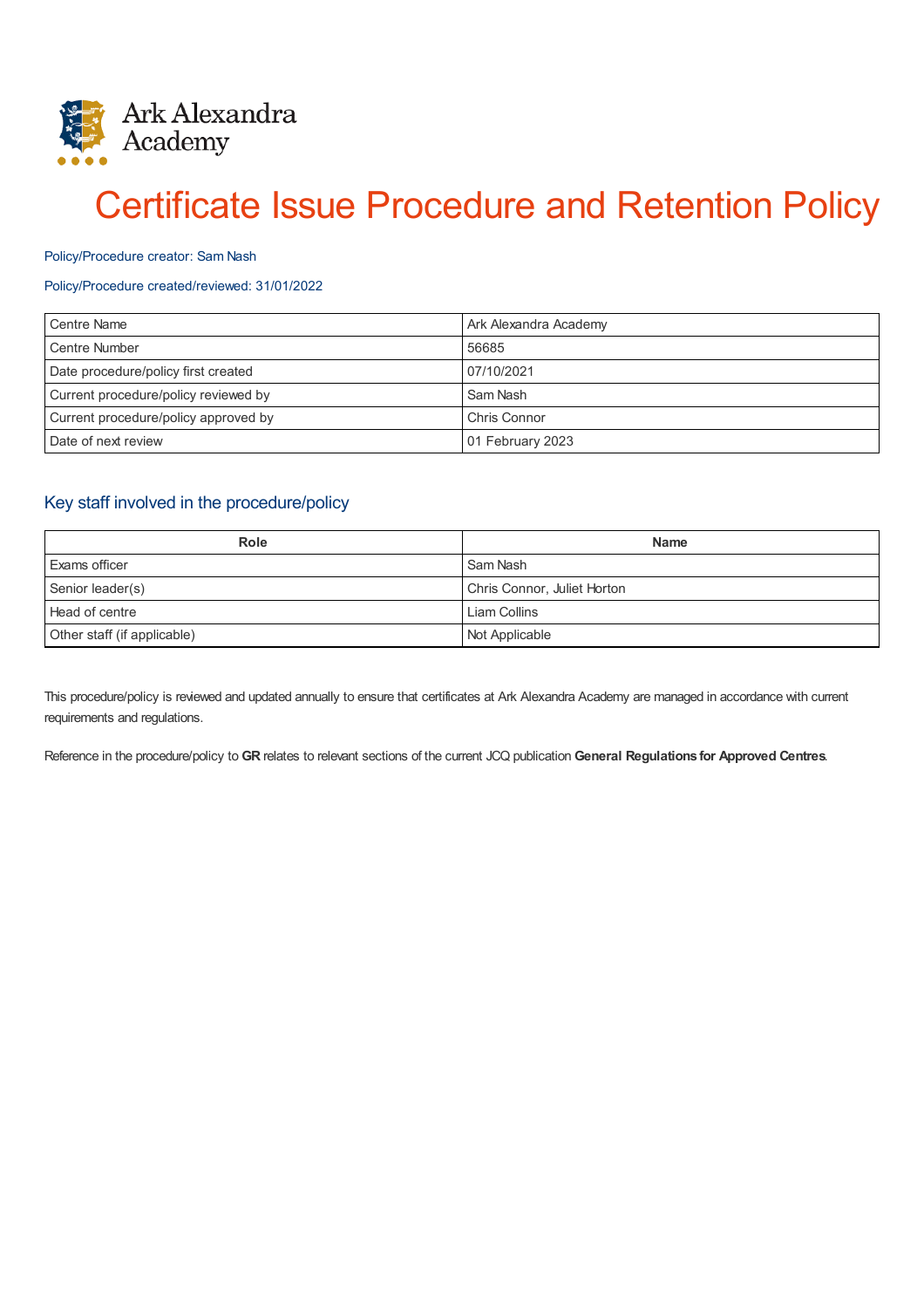## Introduction

Certificates are provided by awarding bodies after examination results have been confirmed. Certificates always remain the property of the awarding bodies.

## Purpose of the procedure/policy

The purpose of this procedure/policy is to confirm how Ark Alexandra Academy issues examination certificates to candidates and the policy for the retention of any unclaimed/uncollected certificates in compliance with JCQ regulations.

## Issue of certificates

Ark Alexandra Academy will:

- distribute certificates to all candidates without delay and regardless of any disputes (GR 5.14)
- not withhold any certificate without prior permission from the relevant awarding body which will only be given in very exceptional circumstances (GR 5.14)
- $\bullet$  keep a record of the certificates that are issued (GR 5.14)
- return any certificates requested by the awarding bodies as certificates always remain the property of the awarding bodies (GR 5.14)

The receipt of certificates from awarding bodies and arrangements for the issue of certificates to candidates is managed by Sam Nash - Exams Officer.

#### Arrangements for the issue of certificates

Candidates are to collect their certificates in person and sign to confirm receipt

Candidates are informed of the arrangements for the issue of certificates as follows:

Candidates via letter/email

#### Where unable to claim/collect certificates under the normal arrangements

If candidates are unable to collect the certificates themselves, they can provide written permission for a named person to collect them on their behalf. The person collecting will need to provide ID.

#### Record of issued certificates

A record of candidates and the certificates collected/signed for are kept for five years with the Exams Officer

#### **Additional information:**

Not applicable

# Retention of certificates

Ark Alexandra Academy will:

- retain all unclaimed certificates under secure conditions for a minimum of 12 months from the date of issue (GR 5.14)
- destroy any unclaimed certificates after retaining them for a minimum of 12 months (GR 5.14)
- destroy certificates in a confidential manner or may return them to the respective awarding body (GR 5.14)